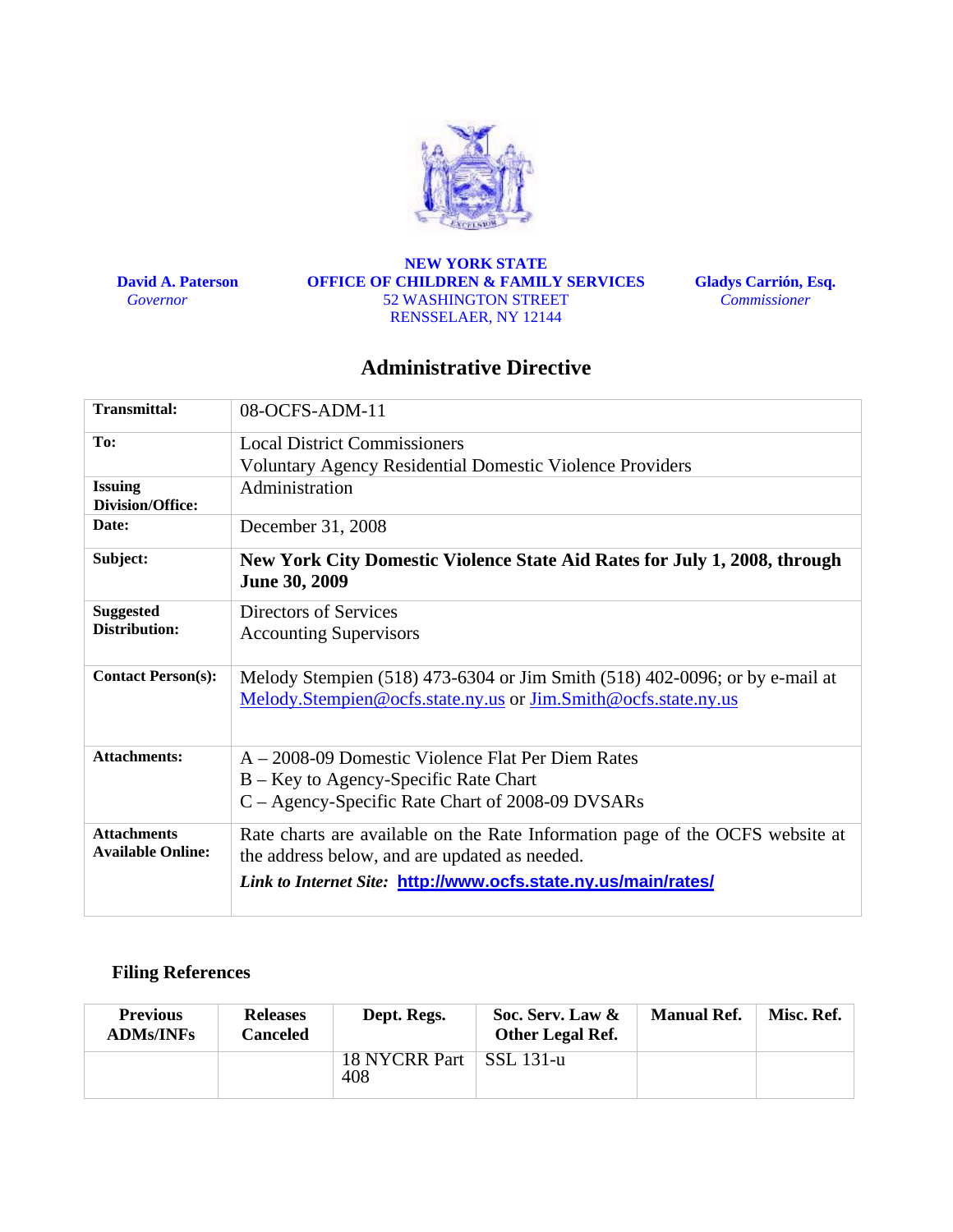# **I. Purpose**

The purpose of this Administrative Directive (ADM) is to issue the 2008-09 Domestic Violence State Aid Rates (DVSARs) for licensed Domestic Violence (DV) residential programs in New York City. These DVSARs are for the period July 1, 2008, to June 30, 2009. A separate directive is issued for licensed DV residential programs in the rest-of-state counties outside New York City.

# **II. Background**

Annually, the Office of Children and Family Services (OCFS) issues DVSARs to local social services districts, advising them of the methodology approved by the Division of the Budget for the purchase of services from licensed residential DV agencies. Rates contained in these documents must be used by local social services districts in the contracts they negotiate with voluntary agency providers of DV services. Issuance of these rates is governed by Social Services Law §131-u and the applicable regulation at 18 NYCRR Part 408.

# **III. Program Implications**

The DVSARs that are promulgated in this ADM have been calculated using the approved 2008-09 DV rate methodology for residential programs in New York City. These rates must be paid to licensed DV residential agencies providing residential care to eligible victims of domestic violence for the period July 1, 2008, to June 30, 2009.

The approved rate methodology for licensed residential DV programs includes the following features:

- The Domestic Violence Flat Per Diem Rates were revised to include an overall cost-ofliving adjustment (COLA) of approximately 3.2 percent. The DVSARs for each program were revised accordingly.
- DV per diem rates established by local social services districts prior to the implementation of the current DV rate methodology continue to be grandfathered-in where those rates are higher than the applicable DV Flat Per Diem Rate. Affected programs will continue to receive the higher of either the grandfathered-in rate or the DV Flat Per Diem Rate as the basis for determining the current DVSARs for those programs.
- **Programs that reported surpluses from government income in the base year will have** DVSARs that reflect a rate reduction equal to the amount of the surplus. Based on the approved DV rate methodology, surpluses are defined as total government revenue in excess of total allowable spending, as reported by the agency for each DV residential program.
- The Food Add-On component of the DVSARs continues to be a negotiated item between the DV residential agency and the local social services district where the program is located. The Food Add-On is included in DVSARs when the local social services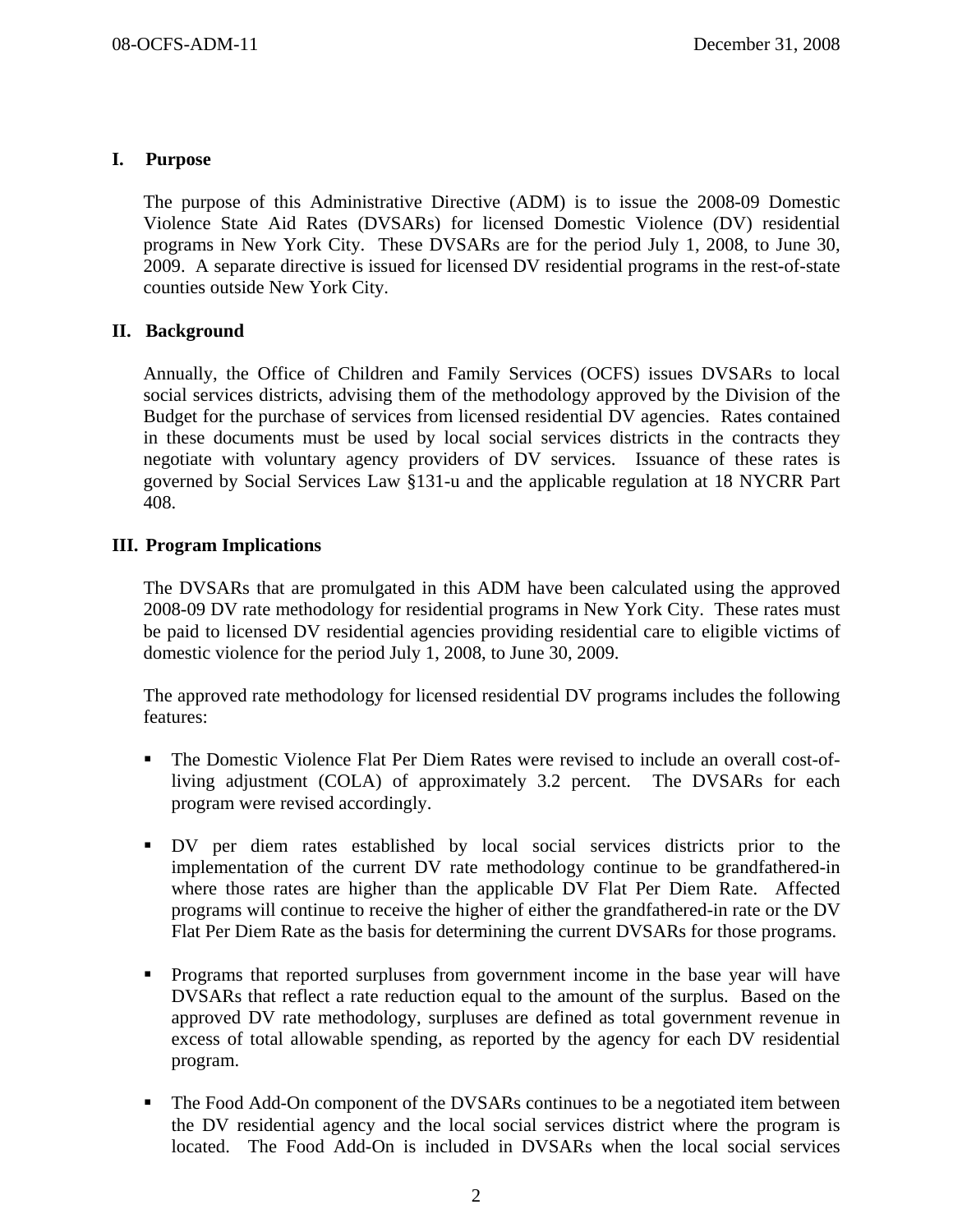district formally requests it in writing to OCFS. Thereafter, the Food Add-On is included as part of the DVSAR for the specified program until OCFS is otherwise notified.

- OCFS will consider revisions to the DVSAR for the following reasons:
	- when the Food Add-On needs to be either added or deleted from the DVSAR;
	- when a program's base-year surplus was incorrectly calculated or applied to the DVSAR; or
	- when the DVSAR reflects an incorrect DV Flat Rate Per Diem.

**Agencies have thirty (30) days from the issuance of a DVSAR to appeal the published rate. All appeals must be in writing and sent to: Mr. Daniel Zeidman, Chief Rate Analyst, Rate Setting Unit, Office of Children and Family Services, 52 Washington Street, South Building, Room 314, Rensselaer, NY 12144.** 

## **IV. Other**

Copies of this information should be shared with Economic Security and Services Staff.

For questions regarding this ADM, please contact:

Melody Stempien at (518) 473-6304; or by e-mail at Melody. Stempien@ocfs.state.ny.us Jim Smith at (518) 402-0096; or by e-mail at Jim.Smith@ocfs.state.ny.us

*/s/ Thomas S. Tipple* 

**Issued By**  Name: Thomas S. Tipple Title: Deputy Commissioner Division/Office: Administration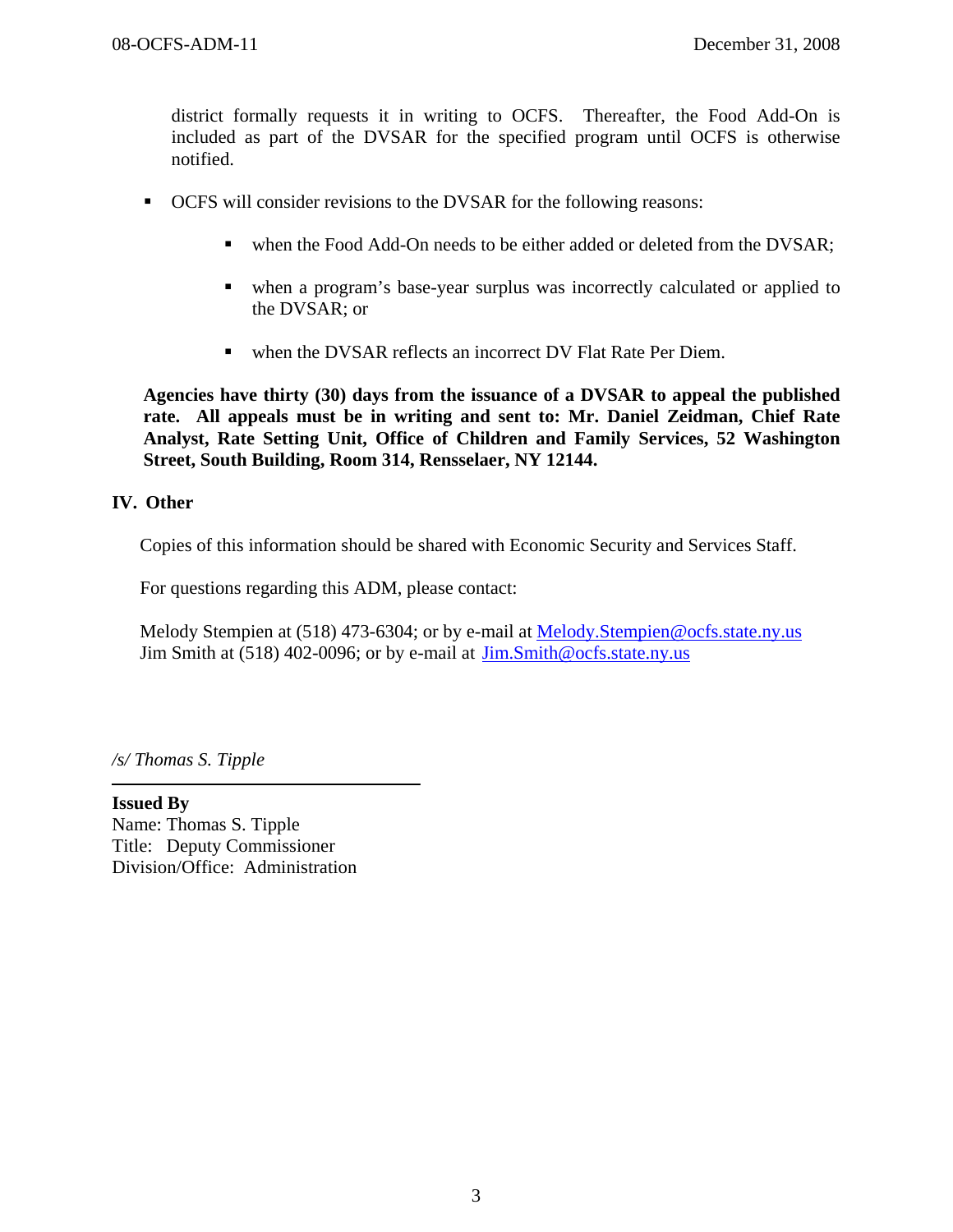### ATTACHMENT A

# NEW YORK STATE OFFICE OF CHILDREN AND FAMILY SERVICES STATE AID RATES FOR RESIDENTIAL DOMESTIC VIOLENCE PROGRAMS

# NEW YORK CITY DOMESTIC VIOLENCE RESIDENTIAL PROGRAMS 2008-09 FLAT PER DIEM RATES

## EFFECTIVE JULY 1, 2008, THROUGH JUNE 30, 2009

| DV Program Type       | 20 Beds or Less | 21 Beds or More | Food Add-On |
|-----------------------|-----------------|-----------------|-------------|
|                       |                 |                 |             |
| Programs/Shelters     | \$110.53        | \$89.63         | \$5.50      |
| <b>Safe Dwellings</b> | \$84.24         | N/A             | \$7.59      |
| Safe Homes            | \$48.75         | N/A             | \$7.44      |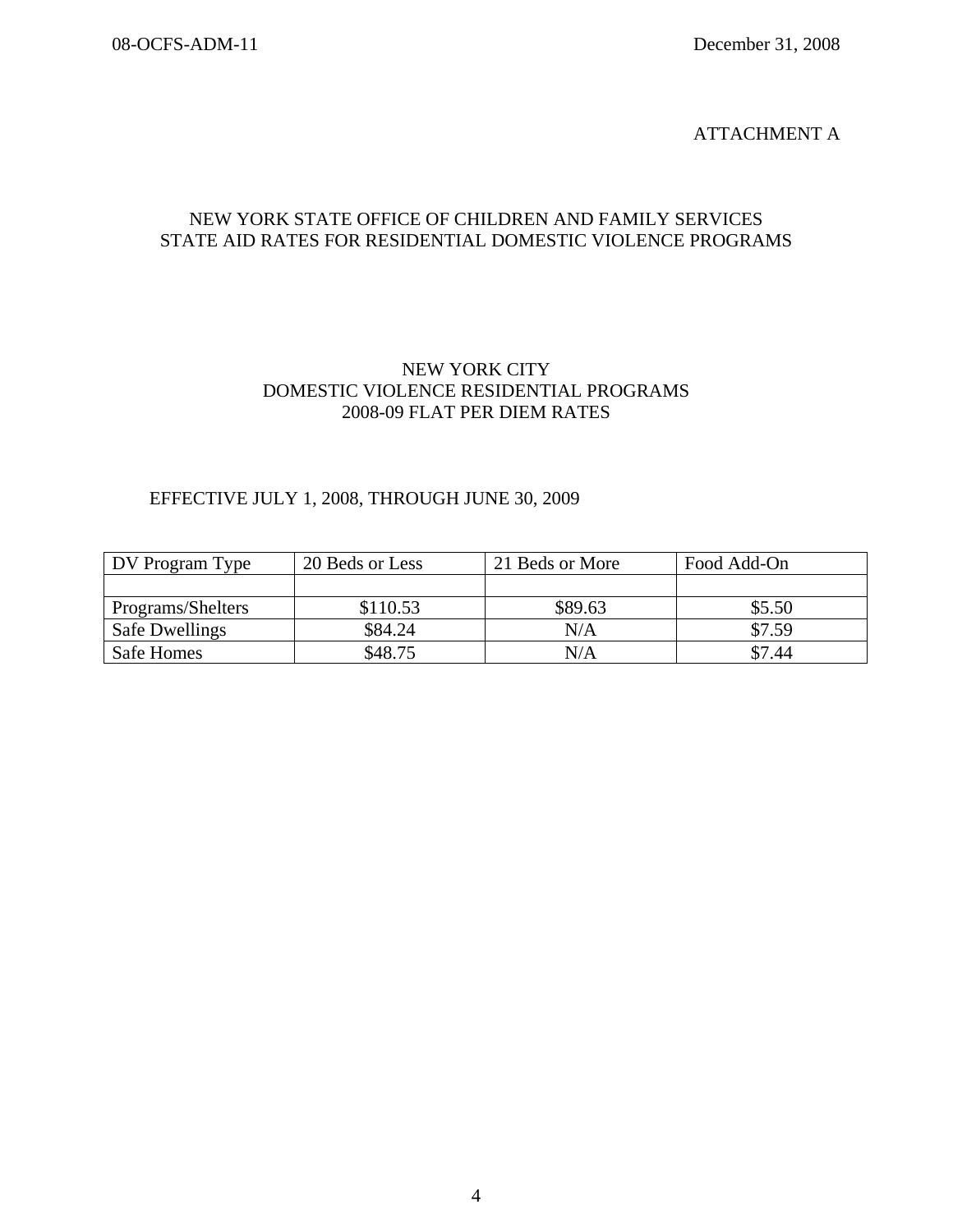## ATTACHMENT B

# NEW YORK STATE OFFICE OF CHILDREN AND FAMILY SERVICES STATE AID RATES FOR RESIDENTIAL DOMESTIC VIOLENCE PROGRAMS

## **K E Y - Agency-Specific Rate Chart**

The following codes may appear in the columns that specify the rates for each program:

UR - Under Review

CODE: This is the Facility ID. The first letter identifies the Regional Office responsible for oversight, as follows:

New York City Regional Office  $= M$ 

FI: The FI column indicates whether the DVSAR includes a Food Add-On Rate. An F in that column indicates that a Food Add-On is included in the DVSAR.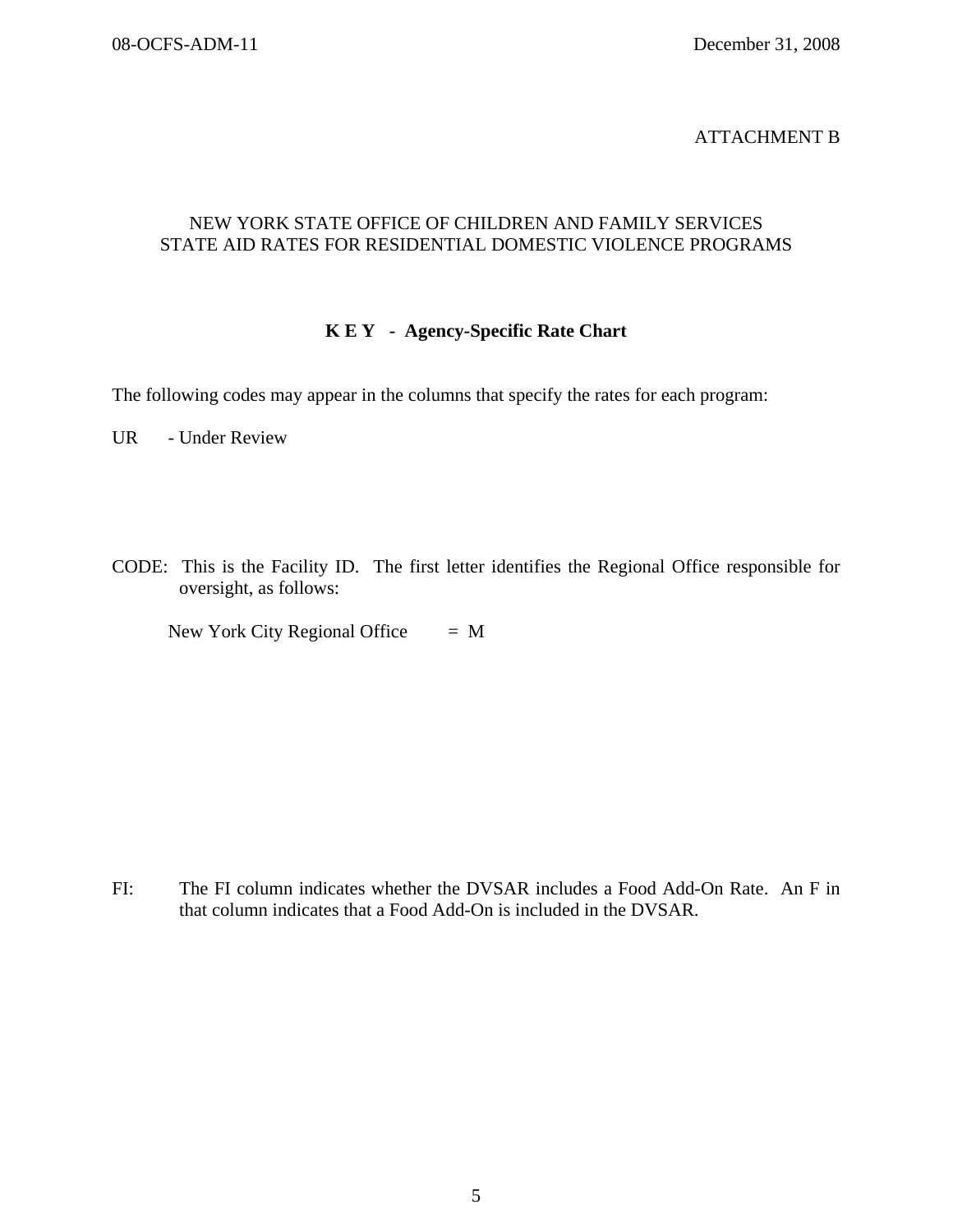## ATTACHMENT C

### **New York State Office of Children and Family Services State Aid Rates for Residential Domestic Violence Programs New York City July 1, 2008 – June 30, 2009**

| <b>AGENCY</b>                                              | <b>CODE</b> | <b>PROGRAM OR</b><br><b>SHELTER</b> | <b>FI</b>      | <b>SAFE</b><br><b>DWELLING</b> | F1 | <b>SAFE</b><br><b>HOME</b> | FI. |
|------------------------------------------------------------|-------------|-------------------------------------|----------------|--------------------------------|----|----------------------------|-----|
| Allen Women's<br>Resource Center,<br>Ltd.                  | M611206     | \$116.03                            | $\overline{F}$ |                                |    |                            |     |
| CEVFI, Inc. -<br>Women's Safe Start                        | M593221     | \$89.63                             |                |                                |    |                            |     |
| CEVFI, Inc. -<br>Women's Second<br><b>Start</b>            | M593248     | \$89.63                             |                |                                |    |                            |     |
| CEVFI, Inc. -<br>Women's Survival<br>Space                 | M593220     | \$95.13                             | F              |                                |    |                            |     |
| Dwa Fanm, Inc.                                             | M005300     |                                     |                | \$84.24                        |    |                            |     |
| Food First (Family<br>Project)                             | M591204     | \$89.63                             |                |                                |    |                            |     |
| Food First - La<br>Familial                                | M591239     | \$89.63                             |                |                                |    |                            |     |
| Freedom House for<br>People with<br>Disabilities, Inc.     | M662251     | \$89.63                             |                |                                |    |                            |     |
| Good Shepherd -<br>Park Slope                              | M602250     | \$110.53                            |                |                                |    |                            |     |
| H.E.L.P.                                                   | M595225     | \$88.25                             |                |                                |    |                            |     |
| H.E.L.P.                                                   | M595336     |                                     |                | \$53.78                        |    |                            |     |
| <b>Henry Street</b><br>Settlement                          | M605219     | \$89.63                             |                |                                |    |                            |     |
| <b>JBFCS - Genesis</b>                                     | M601202     | \$89.63                             |                |                                |    |                            |     |
| JBFCS - Horizons                                           | M601203     | \$86.43                             |                |                                |    |                            |     |
| <b>JBFCS - Transitions</b>                                 | M601302     |                                     |                | \$78.21                        |    |                            |     |
| New Vistas for<br>Families                                 | M006200     | \$110.53                            |                |                                |    |                            |     |
| New York Asian<br>Women's Center<br>(Andy's House)         | M603249     | \$110.53                            |                |                                |    |                            |     |
| New York Asian<br><b>Women's Center</b><br>(Phoenix House) | M603245     | \$110.53                            |                |                                |    |                            |     |
| New York Asian<br>Women's Center<br>(Rose House)           | M603237     | \$110.53                            |                |                                |    |                            |     |